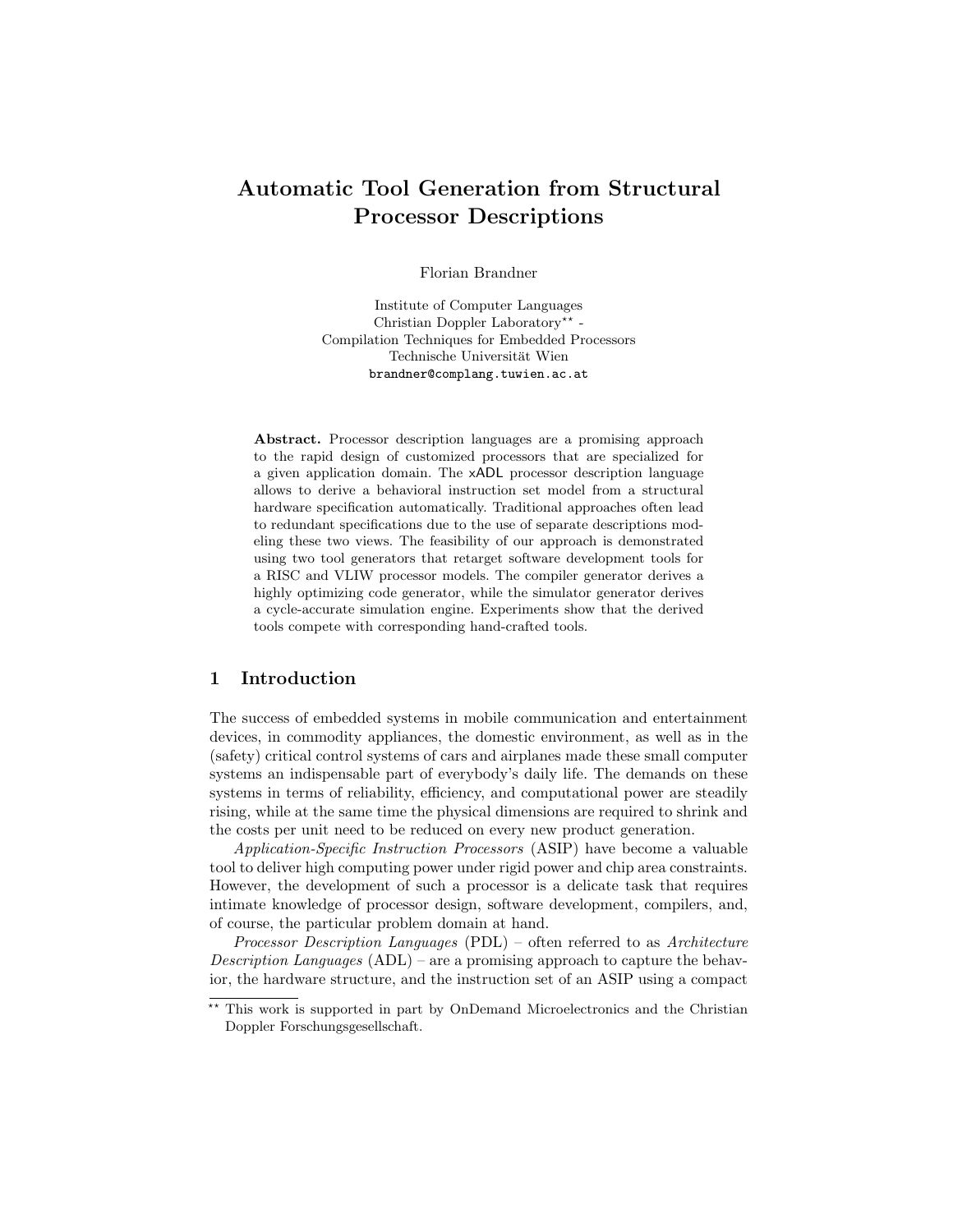and concise specification. PDLs typically provide various views of the processor targeting different abstraction levels: (1) the behavioral level is primarily concerned with the abstract behavior of individual instructions, while (2) the structural view defines the processor's hardware organization and its computational resources. Languages focusing on the former processor view are called behavioral languages, those focusing on the latter structural. Sometimes a language allows to capture both views using a combined specification, it is then called a mixed language.

Processor models, specified using such a processor description languages, can be used in various ways. A very common task is to (semi-)automatically derive the software development tools, such as the compiler, the linker, and the assembler for the given processor. In addition, simulation tools, test cases, and even hardware prototypes can be derived. The quality of the obtained artifacts largely depends on the information that is specified by the processor description. High-level tasks, such as compiler generation, require an abstract model of the instruction behavior. Whereas low-level tasks, e.g., the generation of hardware models, require a detailed model of the processor's computational resources and their interaction. Mixed languages typically provide the highest flexibility in terms of these application tasks, because both a rather high-level behavioral and a rather low-level structural view of the processor is available.

In this work, the processor description language xADL [1] is presented, which allows to derive a corresponding behavioral model from a structural processor specification automatically using *instruction set extraction*. **xADL** models capture the behavioral as well as the structural details of a processor equally well and thus provides great flexibility with regard to verification, validation, and generation tasks. Redundancies known from mixed languages are, however, avoided, because only a single specification of the processor organization is required. We demonstrate the feasibility of our approach using two tool generators: (1) a compiler generator [2, 3] that automatically derives a highly optimizing code generator for the LLVM compiler infrastructure  $[4]$ , and  $(2)$  a simulator generator  $[5, 6]$  that derives a highly accurate high-performance instruction set simulator based on dynamic binary translation. Experiments show that the derived tools can compete with hand-crafted tools for the MIPS RISC and CHILI VLIW processors. The code produced by the generated compilers achieves speedups of up to 20% in comparison to hand-crafted compilers. On average over all our benchmarks moderate slowdowns of only 5-15% have been observed for different processor models. The simulation framework is similarly competitive and achieves a simulation speed of up to 483 MHz for individual benchmarks. The average simulation speed over all our benchmarks for different processor models is in the range from 43 MHz to 79 MHz.

In the following section a short overview over the related work in the field of processor description languages is given. Followed by an introduction to the basic principles of the xADL language in Section 3. Section 4 shortly covers the tool generators that allow to derive an optimizing compiler backend and a cycle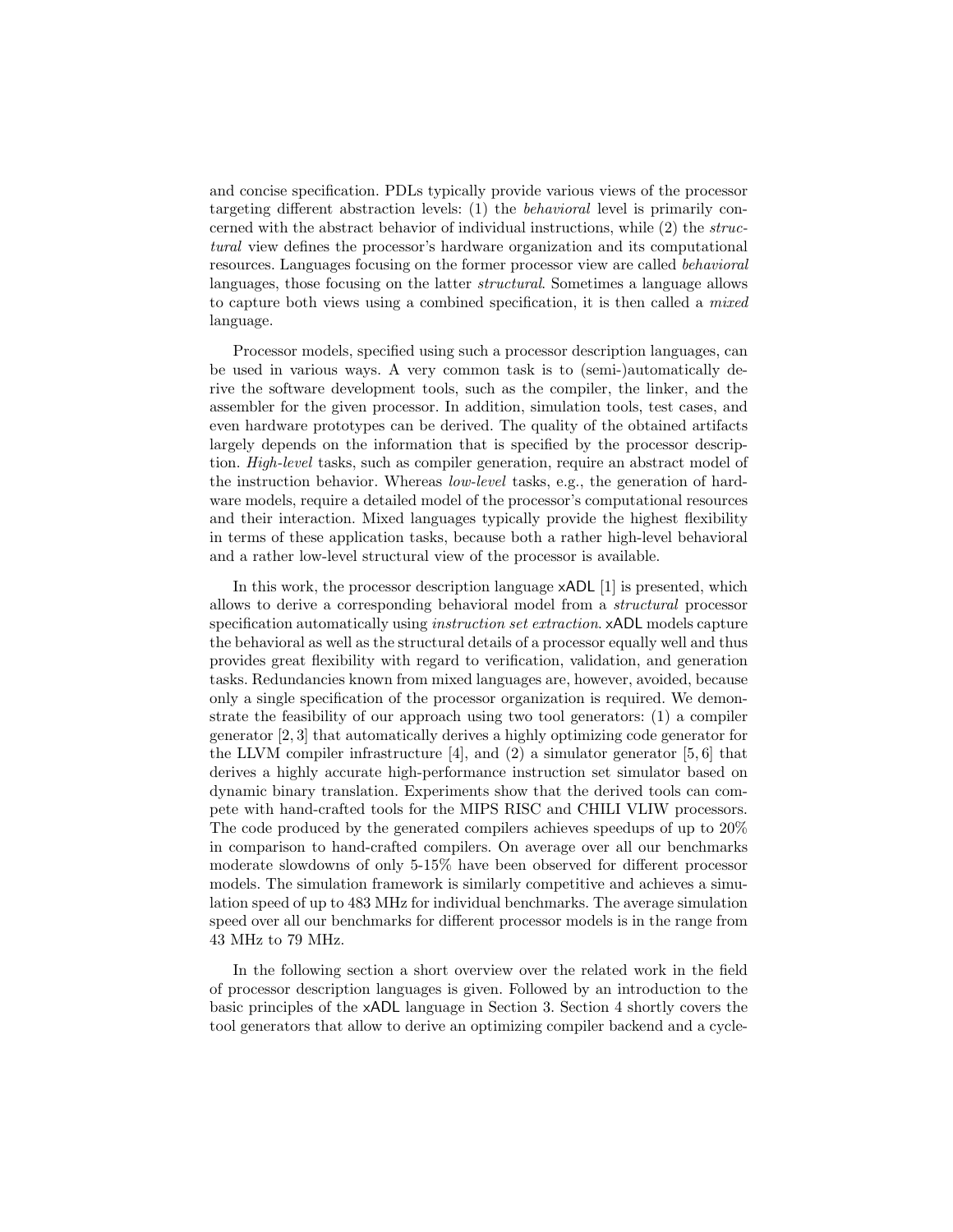accurate instruction set simulator from a given processor model. The results of the empirical evaluation are presented in Section 5 before concluding in Section 6.

## 2 Related Work

One of the most influential languages in the context of processor description is nML [7]. The processor is modeled using a behavioral description of the instruction set. The specification can be structured using an attributed grammar in order to reuse common information among individual instructions or instruction groups. New instructions are specified using either  $AND$ -rules or  $OR$ -rules. ANDrules combine information provided by independent rules, while OR-rules allow to compactly enumerate instruction variants. In its latest form, nML [8] also includes a basic skeleton that defines the internal organization of the processor hardware. In particular the early work on code generation using the retargetable compiler Chess is well described [9]. Programs that are compiled using Chess are represented using a Control/Data-Flow Graph (CDFG). Operations of the CDFG are matched with nodes of the instruction set graph (ISG), a representation of the target processor's instructions and storage elements.

An equally mature framework has been developed for the LISA language [10]. Instructions are composed of so-called operations that provide information on the behavior, the assembly syntax, and the binary encoding. The instruction behavior is described using C, C++, or SystemC, which prohibits high-level applications such as compiler generation. Ceng proposed an additional section to model the abstract behavior of instructions for the automatic generation of a compiler [11]. The LISA language further supports a wide range of applications, including the customization of compiler optimizations [12], efficient simulation using interpretation, compilation [13], and partial native execution [14].

The EXPRESSION language [15] is a typical mixed processor description language, i.e., a processor model consists of several views that capture the instruction set, the hardware structure, and abstract instruction semantics for retargetable compilation separately. The language has been used in a wide area of applications, among others for retargetable compilation [16], retargetable simulation [17], and verification as well as validation [18].

The MIMOLA language [19] and its software systems (MSS) is one of the few well known structural processor description languages. It originated from architecture synthesis and microprogramming of the synthesized hardware blocks. Several generations of hardware synthesis tools, compilers and test program generators have been developed within the MSS [18]. MIMOLA has been primarily designed for synthesis, however, the language semantics is also precisely defined for simulation. Later work even investigated the use of interpretation and compiled simulation [20] based on an instruction set abstraction that has been extracted from the processor model [21]. The extracted model can also be used to derive the instruction selector for a compiler based on tree pattern matching [22]. A similar extraction algorithm has been proposed by Akaboshi et al. for the COACH processor modeling system [23].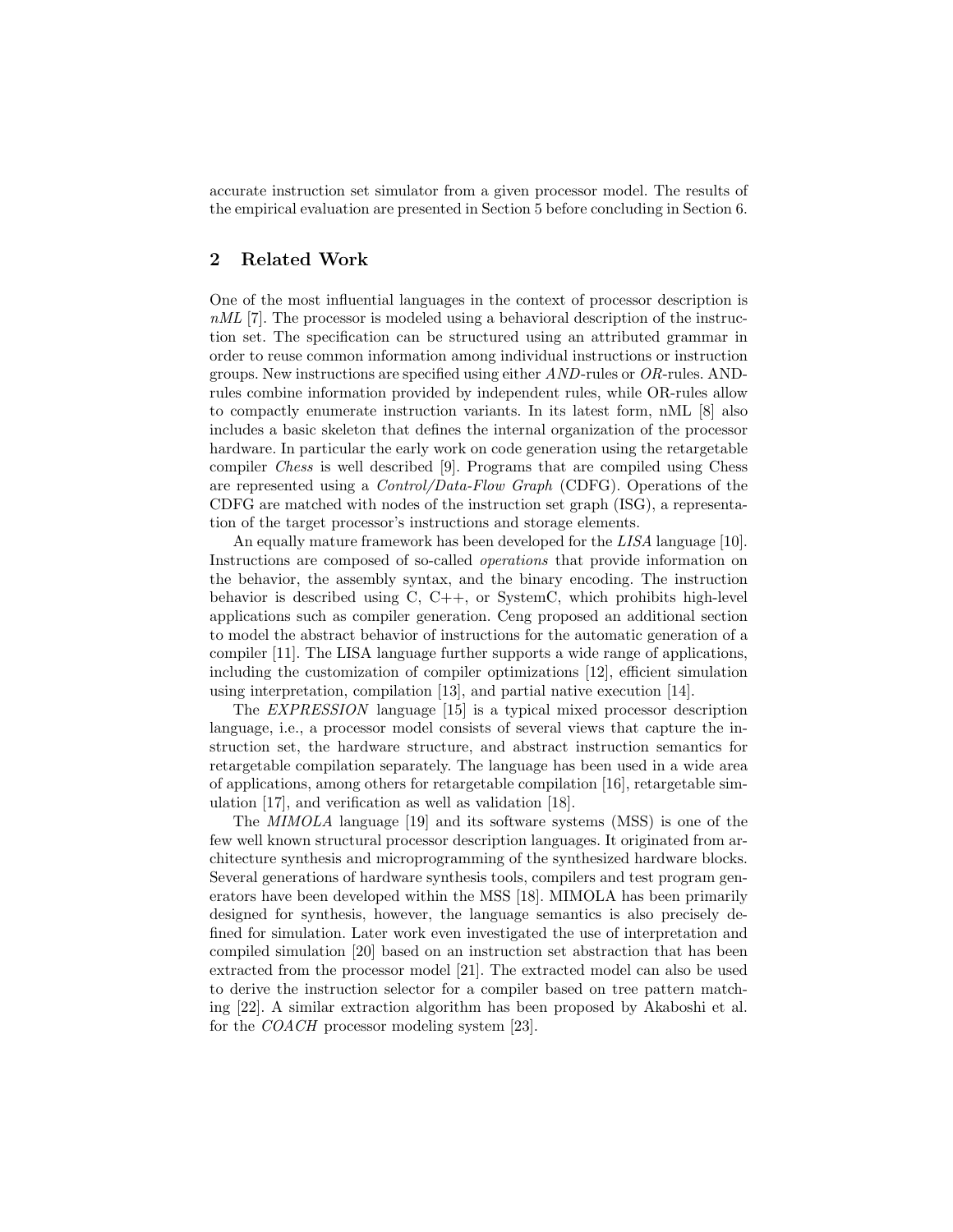A recent book by Prabath Mishra and Nikil Dutt provides an excellent introduction to processor description languages and their applications [8]. The book also covers most of the languages and systems presented here in more detail.

## 3 Processor Description

The xADL language, in contrast to most contemporary PDLs, primarily captures a *structural* view of the processor's computational resources. The structure is modeled using a set of interconnected *components* that are enriched with semantic annotations about their behavior. All components are derived from types, which can be seen as reusable templates or blue prints of a given hardware resource. In addition, *meta-information* such as the assembly syntax and binary encoding of the processor's instruction is captured, along with programming conventions. Furthermore, processor models can be parametrized using configurations, which allow to control certain architectural features, e.g., the bit-width of the data path, the number of registers, the number of parallel computational units, et cetera.

The instruction set is *not explicitly* specified by an xADL processor description. Nevertheless, the instruction set abstraction is a fundamental concept of the language design. The instructions are *automatically* derived from the structural model using instruction set extraction.

#### 3.1 Components and Types

Types and the corresponding component instances thereof are the building blockz of xADL processor models. The language provides abstractions for common hardware resources, such as registers, memories, and caches. In addition, constant immediate values that are embedded into the instruction word are modeled using specialized types and components. The respective types define ports that allow to interconnect the components among each other. Additional properties, such as the size and number of registers, features of caches and memories, etc. can be specified.

Components derived from the mentioned types only provide limited capabilities to describe arbitrary computations. Therefore, functional unit types can be defined, which provide ports to interface with other components along with a set of user-defined operations. Operations in turn consist of a sequence of microoperations. The xADL language defines a rich set of built-in micro-operation, e.g. primitive arithmetic and logical operations, comparison operations, (conditional) copy operations, as well as debug and control operations.

The types of any given processor model can be reused in order to derive variations of a processor or combined to form completely new processors. The language also allows to customize existing types using type arguments, i.e., generics, and a form of inheritance, similar to templates and sub-classing in the programming language C++.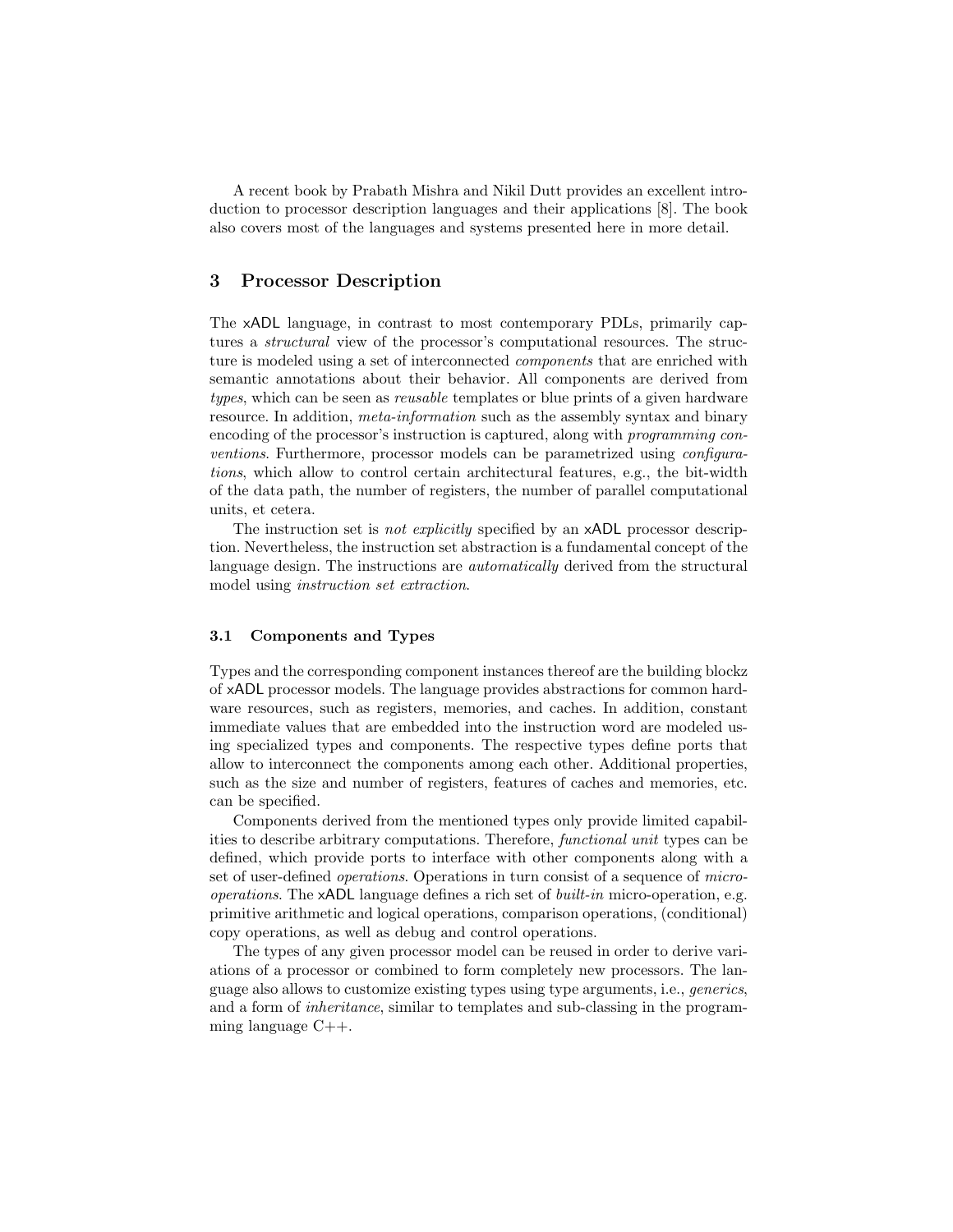The component instances of a processor model are interconnected using data and pipeline links, which roughly correspond to wires and pipeline registers of the underlaying hardware implementation. These links are grouped by so-called connects, which allow a compact representation of valid link combinations to connect the various ports of components. In addition, *hazard links* and *signals* allow the modeling of bypasses and additional control logic to resolve data hazards as well as control hazards. It is important to note that the interaction among instructions in the pipeline through the various kinds of links and signals is welldefined and thus analyzable, which is particularly important when a behavioral view of the processors instruction set is to be derived.

The resulting network of components and data links corresponds to an enriched block diagram of the processor's hardware structure, that carries information about the pipeline, the data flow withing the pipeline, the computations of functional units, and the hazard resolution logic.

#### 3.2 Instruction Set Extraction

The instruction set extraction operates on a slightly simplified form of the finegrained structural processor model, which only captures the data flow between the ports of the processor's components. Information, such as the pipeline structure or the hazard detection logic is eliminated. This simplifies the extraction algorithm and leads to a very nice abstraction that can be easily followed by the processor designer.

The data flow of the processor is represented using a *directed hypergraph* [24]. A directed hypergraph  $\mathcal{H} = (V, E)$  consists of a finite set V of vertices and a finite set E of directed hyperedges. An hyperedge is an ordered pair  $(X, Y)$ , where  $X \subseteq V$  and  $Y \subseteq V$  are possibly disjoint sets of nodes in V. The vertices of the hypergraph correspond to the ports of the processor's components. The hyperedges are derived by reverting the connects of the structural processor model. Additional hyperedges are constructed to represent the internal behavior of computational resources.

Figure 1 presents the hypergraph of a simple processor model, consisting of an immediate, three register files, a cache and three functional units. The vertices are derived from the component ports which are further connected by the reverted connects of the structural model. Additional edges represent the internal computations of the functional units and the cache, i.e., edges  $e2, e6$ ,  $e7, e10,$  and  $e11$ . Certain ports of caches and memories are not considered when these additional edges are constructed. For example, edge e7 does not include the two lower ports of the cache, which represent the address and data ports for store operations. The cache does not compute a value on store operations, the data flow thus stops at the involved ports.

The algorithm for instruction set extraction processes the hypergraph representation in two steps. First paths through the hypergraph are computed, which are referred to as *instruction paths*. Such a path represents a possible flow of an instruction through the processors' pipeline. Second, instructions are constructed by enumerating all possible combinations of the operations of the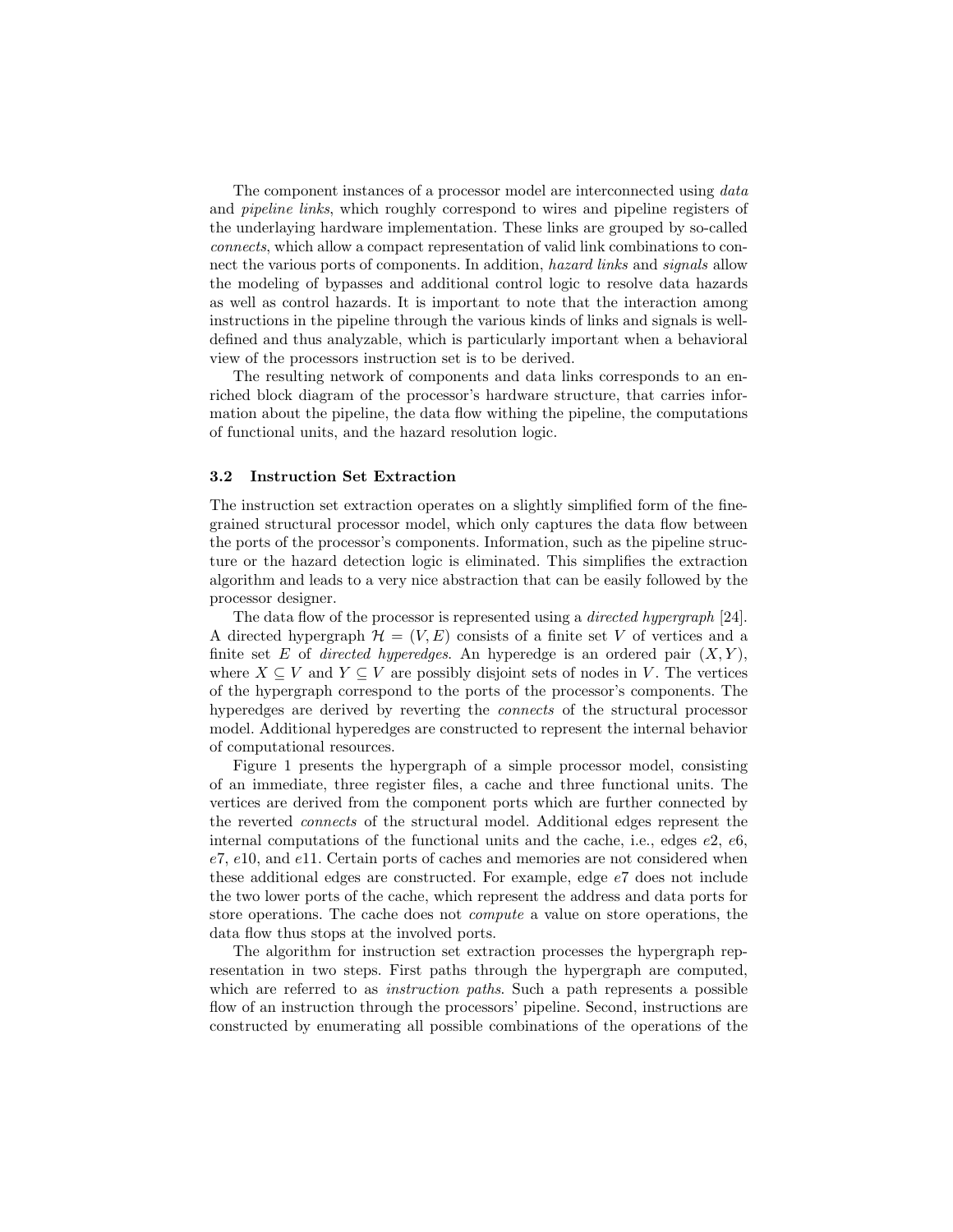

Fig. 1. Example of a simple data path represented by a directed hypergraph.

functional units along the individual paths. Instructions can be uniquely identified by their instruction path and the computed set of operations. The behavior of the instructions is finally represented as a linear sequence of micro-operations that are gathered from the instruction's operations. Furthermore, this representation is annotated with information about data dependencies, bypassing, and hazards, which is available from the structural processor model. The instruction representations encountered during the extraction process constitute the behavioral view of an xADL processor model.

Consider, for example, the processor from Figure 1. Assuming that the functional units are associated with one operation  $op_i$  respectively. The instruction set extraction computes five paths:  $\{e1, e2, e3, e6, e8, e10\}$ ,  $\{e1, e2, e4, e7, e9, e10\}$ ,  $\{e1, e2, e3, e6, e8, e11\}, \{e1, e2, e4, e7, e9, e11\}, \text{and } \{e1, e2, e5\}.$  Each path corresponds to exactly one instruction, e.g., the instruction corresponding the the first path can be modeled as a pair ({ $e1, e2, e3, e6, e8, e10$ }, { $op_1, op_2, op_3$ }), whereas the instruction of the last path is represented by  $({e1, e2, e5}, {\text{op}_1}).$ 

## 4 Tool Generation

xADL processor models are processed by the adlgen tool [1], which not only provides a parser for the language itself, but also provides a rich interface for the development of analysis and generation tools. Various generators have already been developed within the adlgen framework, among them a compiler generator  $[2, 3]$  and a simulator generator  $[5, 6]$ .

The compiler generator [2] derives a complete compiler backend, including register specifications for register allocation, an abstract resource model for instruction scheduling, and most importantly tree patterns for instruction selection. The initial generator [2] has been extended and is now able to derive a backend for the open-source LLVM compiler infrastructure [1] and a proprietary compiler. Deriving the instruction selection rules proceeds in two steps. First, an initial rule set is derived from the behavioral instruction models. This rule set heavily relies on the capabilities of the underlaying processor, and is in many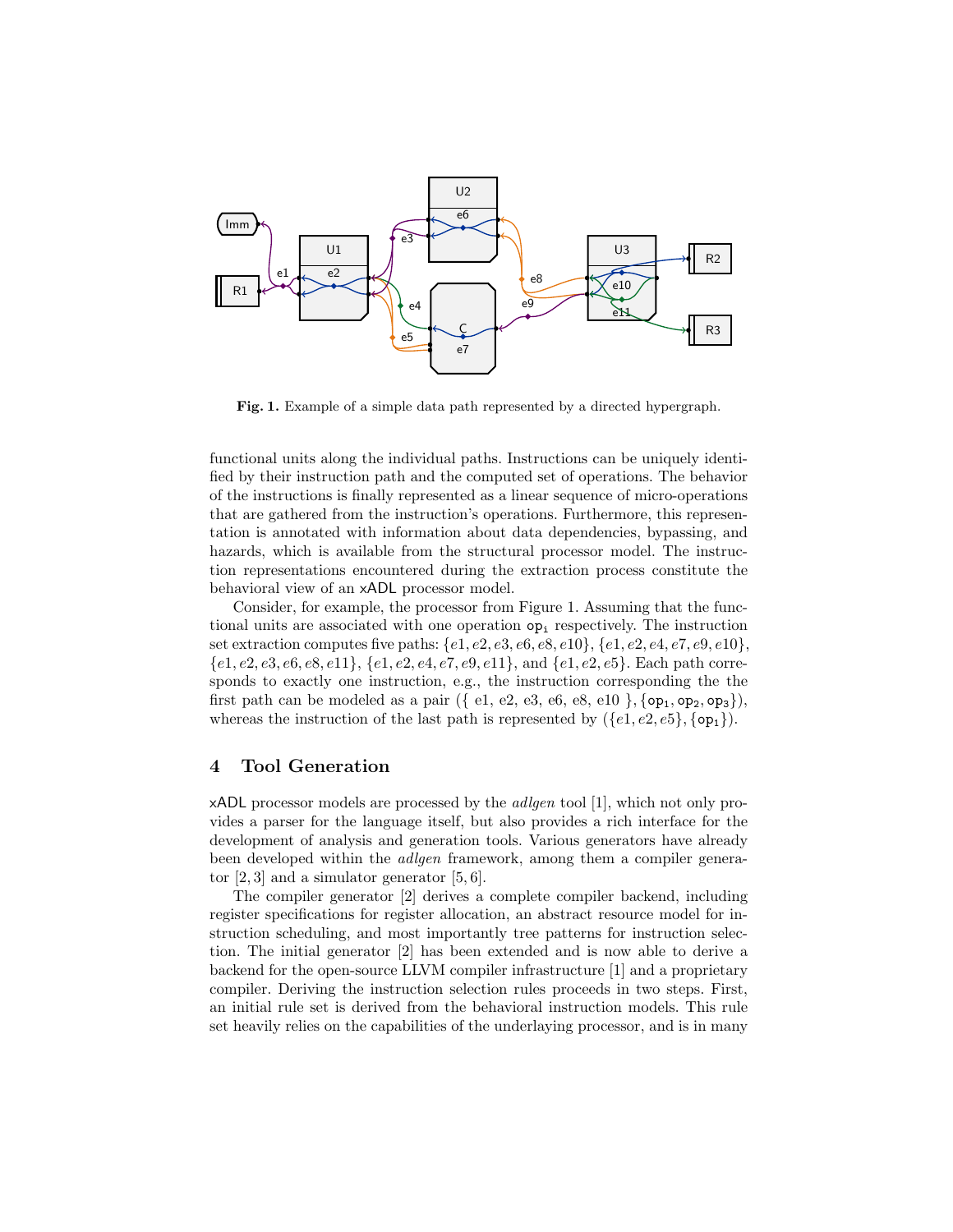cases not sufficient to derive machine code for all operations of the compiler's intermediate language. Thus, during a second phase templates and specializations are applied to the initial rule set in order increase the coverage by combining existing rules. However, even these additional rules may not be sufficient for a full covering, i.e., if the processor lacks certain fundamental capabilities or if template and specialization patterns are missing. We thus apply a formal completeness test [3] to the final rule set, which reports counter examples if the compiler intermediate language is not covered completely.

Another generator tool, the simulator generator [5, 6], is capable of deriving a cycle-accurate instruction set simulator from a given xADL processor description. In contrast to the compiler generator, the simulator requires additional information that is not entirely available through the behavioral instruction set model, it thus also relies on the structural processor view. The resulting instruction set simulator operates in three modes: (1) interpretation, (2) basic-block-level dynamic binary translation, and (3) region-based translation. The simulated program is initially executed and monitored using a simple interpreter. If the monitoring detects a region within the program that is executed frequently, the simulation of this region is optimized. At first, only basic blocks within the region are translated to machine code of the host computer and subsequently executed natively. Later, if these basic blocks are still executed frequently, possibly multiple basic blocks are recompiled into a region. Regions may contain arbitrary control flow, in particular loops, and may thus drastically improve the simulation speed. In many cases simulation proceeds within a region for thousands of simulated cycles before the fast native execution is exited and simulation has to fall back to the slower interpreter.

## 5 Evaluation

Several processor models have been developed with the xADL language ranging from very simple RISC processors to sophisticated VLIW processors supporting predicated execution. The resulting processor models are typically very compact and readable, and can easily be extended. The development of a new processor model is usually only a matter of a few days. This indicates that the structural specification style of the xADL language is well suited for the description of processors and their instruction set. The xADL language and the accompanying generators have been evaluated using three processor models: (1) a two-way configuration of the CHILI VLIW processor, (2) a four-way CHILI configuration, (3) a MIPS processor model.

#### 5.1 Processor Models

The MIPS processor model closely follows the traditional five-stage pipeline implementation described by Hennessy and Patterson [25]. The processor description faithfully models the complete MIPS1 integer instruction set, including the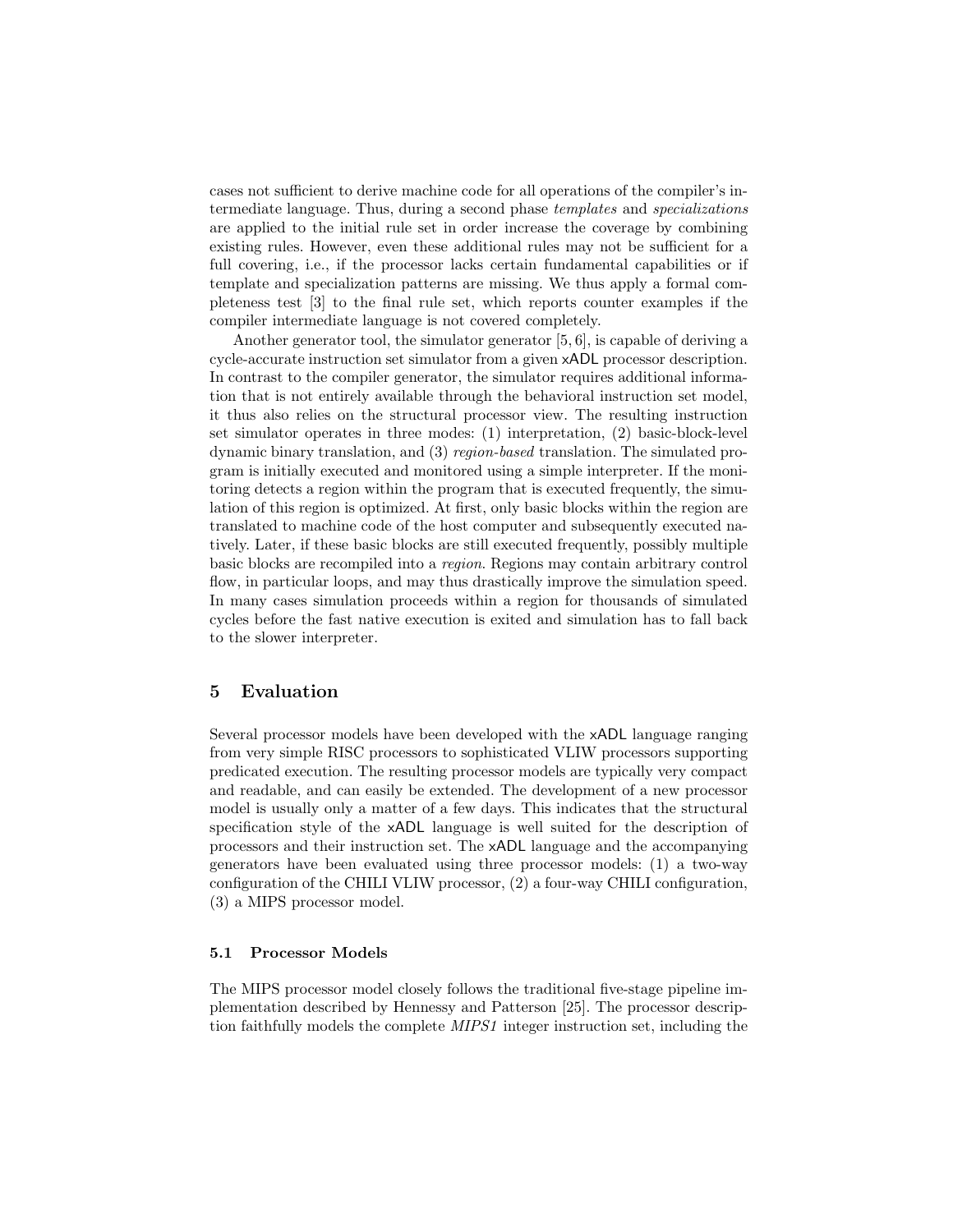|                                                     |  | $\text{Svntax}$ |      | Encoding |       |    | Types Components |    |
|-----------------------------------------------------|--|-----------------|------|----------|-------|----|------------------|----|
| Model LOC LOC #Tmpl. LOC #Tmpl. LOC #Ty. LOC #Ists. |  |                 |      |          |       |    |                  |    |
| CHILI-v2 1580 191                                   |  | 12              | 141  | 6        | 800 - | 20 | 350              | 14 |
| CHILI-v4 1739 220                                   |  | 12.             | 156. | 6        | 830-  | 20 | 454              | 24 |
| MIPS 1143 183                                       |  | 14              | 134  | 9        | 592.  | 14 | 157              | 12 |

Table 1. Statistics on the MIPS and CHILI processor models.

mandatory branch and load delay slots of early MIPS implementations. In total 57 instructions are described by 1143 lines of xADL code (LOC). CHILI is a configurable VLIW processor developed by OnDemand Microelectronics. Its instruction set defines large load and branch delays to hide memory latencies. Branch latencies can further be eliminated using predicated execution, which occupies two slots of the VLIW bundle, one for the predicate and one for the predicated instruction. The rich set of predicated instruction variants is explicitly enumerated by the instruction extraction algorithm, which results in 886 and 1672 instructions for the two-way and four-way parallel configuration respectively.

Table 1 shows detailed statistics on the xADL specifications of the three processors. The models are very compact and consists of 1739 lines of xADL code at most. The table further shows the number of lines spent on the syntax and the binary encoding specifications, as well as on types and component instantiations, along with numbers on the respective templates, types and instantiations defined. The models further specify programming conventions and processor configurations, which occupy between  $69$  and  $91$  lines.<sup>1</sup> The component type definitions account for more than 50% of the code lines, the instantiations on the other hand account for just 26% for the four-way CHILI and less than 13% for the MIPS model. This indicates that the types help factoring out common hardware fragments.

The instruction set extraction algorithm relies only on the functional units and the operations associated with them. Table 2 relates the number of unit instantiations and operations statically defined in the xADL specification to the number of unit instances and operations present in the expanded hypergraph representation. The extraction algorithm is very powerful in enumerating instruction variants. From the four-way parallel CHILI configuration, for example, 1672 instructions are created, which corresponds to about one line of xADL code per instruction. Even for the MIPS model, only about 20 lines of code are spent

 $1$ <sup>1</sup> The numbers in the table do not add up, due to these specifications.

|             |    | Definitions |    |     | Expanded Instruction Set                                   |      |
|-------------|----|-------------|----|-----|------------------------------------------------------------|------|
|             |    |             |    |     | Model $\#U$ ts. $\#Ops. \#U$ ts. $\#Ops. \#Paths \#Insts.$ |      |
| CHILI-v2    | 19 | 77          | 31 | 129 | 15                                                         | 886  |
| CHILI-v4    | 19 | 77          | 60 | 253 | 27                                                         | 1672 |
| <b>MIPS</b> |    | 61          |    | 61  | 3                                                          | 57   |

Table 2. Statistics on the MIPS and CHILI instruction set models.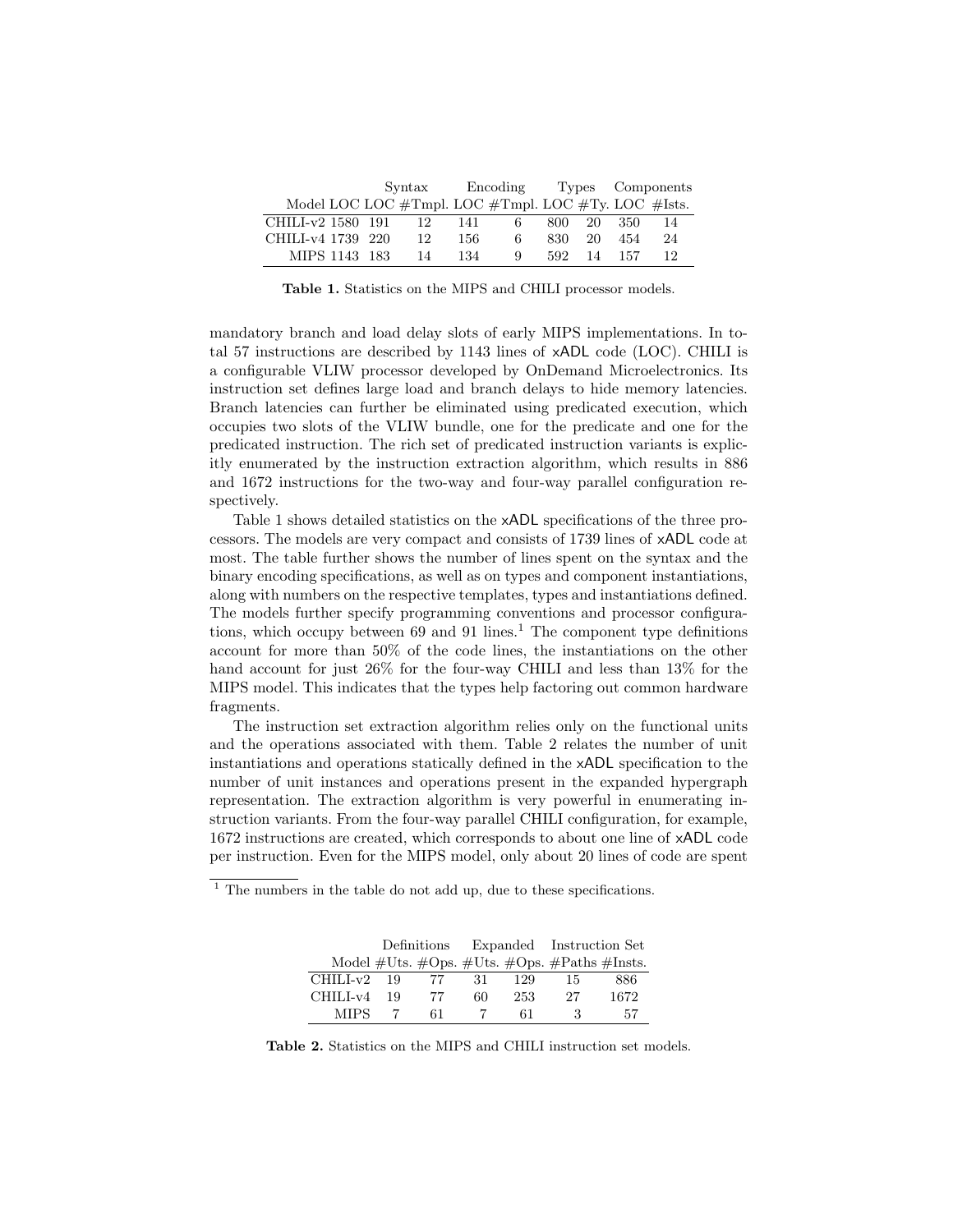|                             | IS A | Behavior Structure Compiler |                                   |          |
|-----------------------------|------|-----------------------------|-----------------------------------|----------|
| Model LOC LOC $#Instrs$ LOC |      |                             | $\text{LOC}$ LOC $\#\text{Rules}$ |          |
| R3000 2533 386              | 58   | 2121                        | $\overline{\phantom{a}}$          |          |
| acesMIPS 4184 828           | 85   | $\overline{\phantom{a}}$    | 533                               | 2353 173 |

Table 3. Statistics on the ArchC MIPS R3000 and acesMIPS EXPRESSION descriptions.

per instruction. The results also show that the number of instruction paths is considerably smaller than the number of instructions. This helps during the development of xADL processor models, because the designer can focus on the overall structure, i.e., the instruction paths, first and later add operations as needed to realize instructions.

To give an indication how the xADL language relates to other processor description language the MIPS model was compared against other publicly available MIPS-based specifications, namely a cycle-true MIPS-R3000 ArchC [26] model (version 0.7.2) and a MIPS-based VLIW acesMIPS specified using the EXPRESSION [15] language (version 0.99). Table 3 summarizes the number of lines spent on individual aspects of these two models.<sup>2</sup> Both models are considerably larger than the 1143 lines of the xADL MIPS model. Also note that the ArchC model is not suited for the automatic generation of a compiler backend, due to the use of the SystemC language, which does not provide an abstract model. The acesMIPS specification, on the other hand, includes a dedicated section providing an abstract view of the instruction set for compiler generation. However, the compiler specification alone requires more than twice the number of code lines.

#### 5.2 Generated Compiler

In order to evaluate the code quality produced by the generated compilers, a subset of the MiBench benchmark suite, as provided by the LLVM test infrastructure, was compiled and subsequently executed using cycle-accurate simulators that were also generated from the respective processor descriptions [5, 6]. Table 4 lists the number of source lines including comments for each benchmark program. The benchmarks were run using the small input data sets in order to reduce the simulation time.

 $\frac{2}{1}$  The line numbers again do not add up, due to comments and empty lines.

| Benchmark LOC           |       | Benchmark LOC                              |      |
|-------------------------|-------|--------------------------------------------|------|
| automotive-bitcount     | 932   | security-sha 269                           |      |
| $consumer-ipeg 26,098$  |       | $telecomm-erc32 284$                       |      |
| network-dijkstra        | - 187 | telecomm-fft 476                           |      |
|                         |       | office-stringsearch $3,250$ telecomm-adpcm | -304 |
| security-blowfish 1,913 |       |                                            |      |

Table 4. Size of the benchmark programs in source lines.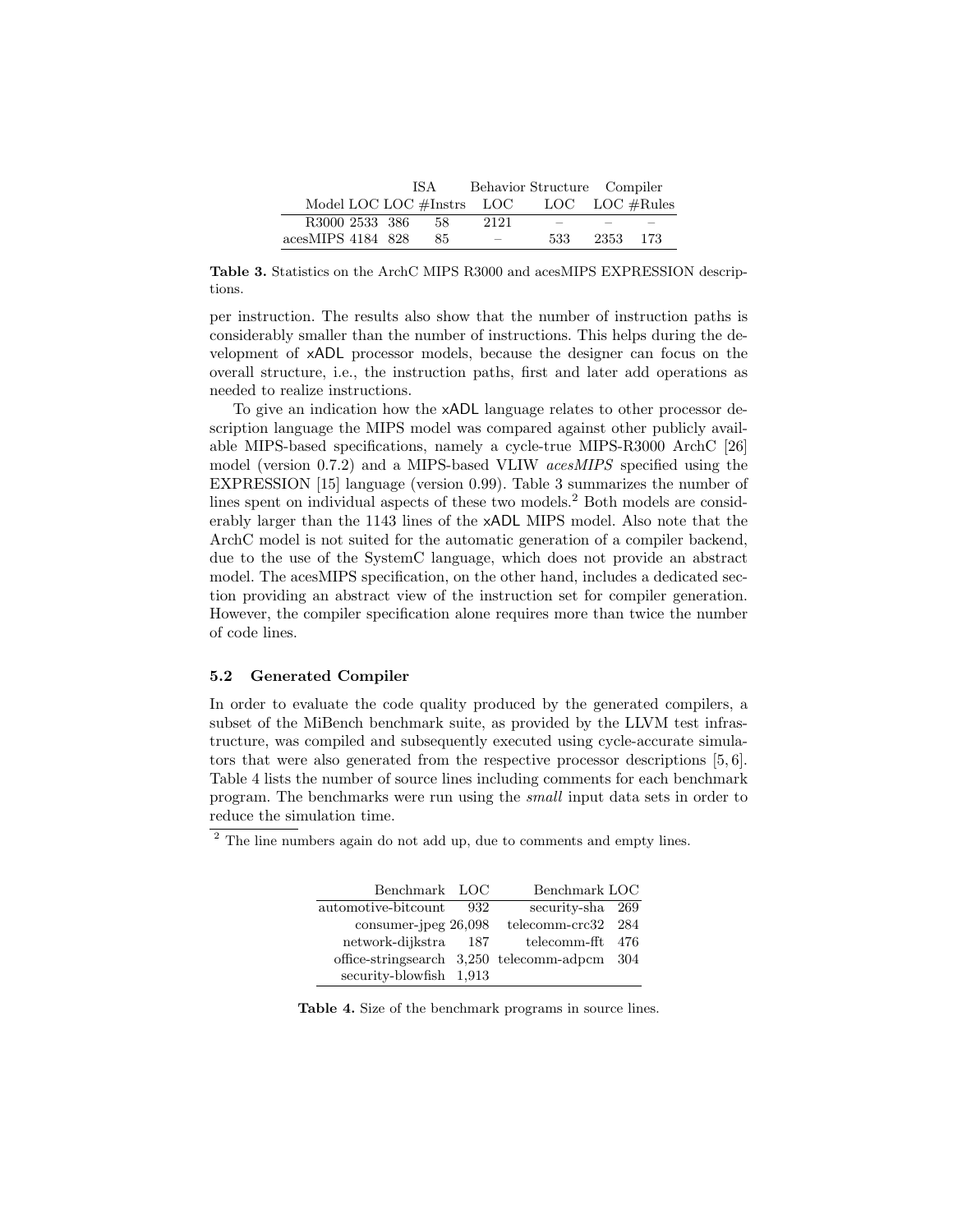|          | Model #Instr. Def. #Reg. Def. #Reg. Cl. #Res. #Rules |    |   |      |
|----------|------------------------------------------------------|----|---|------|
| CHILI-v2 | 817                                                  | 64 |   | 1416 |
| CHILI-v4 | 817                                                  | 64 |   | 1416 |
| MIPS.    | 61.                                                  | 35 | २ | 111  |

Table 5. Statistics on the generated LLVM backends for the MIPS and CHILI processor models.

The reference benchmarks for MIPS were compiled using GCC version 4.1.1 and the GNU Binutils version 2.19.1, both configured for the mips-elf target. The newlib system library provides a basic C library implementation. GCC version 4.2.0 together with GNU Binutils 2.16, both provided by OnDemand Microelectronics serve as a reference compiler for the CHILI architecture. The system libraries are based on newlib version 1.14.0. The automatically generated compilers rely on LLVM version 2.4, which uses a modified version of GCC 4.2 as frontend. The GNU Binutils and newlib libraries are shared among the respective reference compilers and the generated compilers. The reference compilers are invoked with aggressive optimizations (-O3), while the LLVM compilers use the standard optimization options (-std-compile-opts).

As can be seen in Table 5, the LLVM backends derived from the two-way and four-way configurations of the CHILI processor are virtually identical, except for the resources present in the reservation tables of the instruction scheduler. The table lists, from left to right, the number of instruction definitions, register definitions, register classes, abstract resources of the resource tables, and the number of instruction selection patterns generated from the respective processor descriptions. The number of instruction definitions differs from the instruction number listed by Table 2, because semantically equivalent instruction variants are merged. Hence, the number of instruction definitions is lower for the parallel CHILI models. On the other hand, instructions with multiple result values are duplicated, due to restrictions of the LLVM instruction selector. This leads to a higher number of instruction definitions for the MIPS processor model.

The backend generator quite successfully discovers translation patterns from the instruction sets. For every instruction definition of the MIPS and CHILI

|                                                                 | Code Size |                   |  | Cycles                               |                 |      |
|-----------------------------------------------------------------|-----------|-------------------|--|--------------------------------------|-----------------|------|
| Benchmark                                                       | GCC       | $\times$ ADL $\%$ |  | GCC                                  | xADL            | $\%$ |
| automotive-bitcount $31,468$ $25,364$ -19                       |           |                   |  | 726,162                              | $991,642+36$    |      |
| consumer-jpeg 245,148 161,648 -34                               |           |                   |  | 7,932,872                            | $9221,371 + 16$ |      |
| network-dijkstra 39,116 38,564 -1 342,801,926 314414,695 -8     |           |                   |  |                                      |                 |      |
| office-stringsearch $27,672$ $25,700$ -7                        |           |                   |  | 5,367,471                            | $7274,936+36$   |      |
| security-blowfish $36,768$ $26,544$ -28 $867,965$ $877,218$ +1  |           |                   |  |                                      |                 |      |
| security-sha $31,796$ $29,352$ -8 $13,270,780$ $17812,223 +34$  |           |                   |  |                                      |                 |      |
| telecomm-crc32 29,816 27,716 -7                                 |           |                   |  | 7,464,707                            | $8350.673 + 12$ |      |
| telecomm-fft $45,172$                                           |           |                   |  | $44,976$ - 140,766,729 137254,431 -2 |                 |      |
| telecomm-adpcm $27,588$ $27,372$ -1 $7,122,022$ $12125,699$ +70 |           |                   |  |                                      |                 |      |

Table 6. Code size and execution time results for the MIPS processor.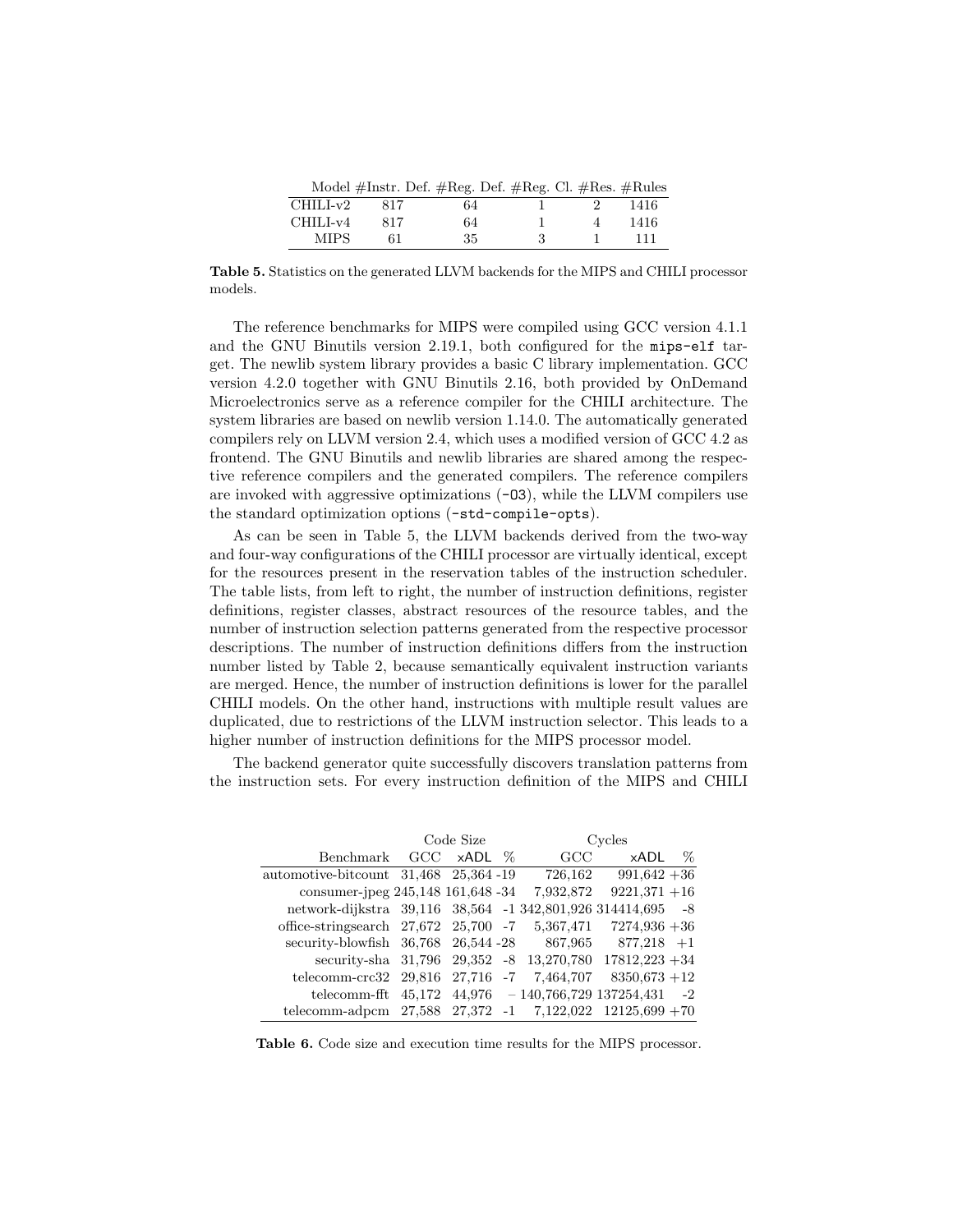

GCC CHILI-v2 CHILI-v4 MIPS

Fig. 2. Performance improvement of the generated CHILI and MIPS backends in comparison to the GCC reference compiler.

models almost two instruction selection patterns are generated, leading to the huge number of 1416 rules for the CHILI models.

The measured execution times and the code size of the stripped benchmark programs for the MIPS instruction set are shown in Table 6. The results indicate that the automatically generated MIPS compiler is competitive to the well-tuned production compiler GCC, in particular, when code size is taken into account. The fft and *dijkstra* benchmarks show a reduction of the execution time by  $2\%$ and 8% respectively. The severe increase in execution time of 70% in the case of the adpcm benchmark is caused by useless branches generated late during the compilation process from conditional assignments. The branch optimization of the LLVM framework runs earlier and thus misses these cases. The relative performance is depicted by Figure 2. On average, a slowdown of only 15% has been observed over all benchmarks.

The performance results obtained for the two CHILI processor configurations are very close to the handcrafted production compilers – see Figure 2.

|                                       | Code Size |              |      | Cycles                     |                  |      |
|---------------------------------------|-----------|--------------|------|----------------------------|------------------|------|
| Benchmark                             | GCC       | xADL         | $\%$ | $_{\rm GCC}$               | xADL             | %    |
| automotive-bitcount                   | 348,892   | 296,376 - 15 |      | 881,144                    | $1,183,104+34$   |      |
| consumer-jpeg 2,341,904 1,241,408 -47 |           |              |      | 10,794,047                 | 9,976,958        | -8   |
| network-dijkstra                      | 485,560   | 470,744 -3   |      | 2,894,236                  | 2,414,124 -17    |      |
| office-stringsearch                   | 334,004   | 303,384 -9   |      | 624,087                    | $738,406 +18$    |      |
| security-blowfish                     | 400,160   | 306,192 - 23 |      | 1,541,883                  | 1,491,519        | -3   |
| security-sha                          | 351,860   | 327,608      | $-7$ | 10,791,045                 | $12,215,822+13$  |      |
| telecomm-crc32                        | 353,980   | 327,132      | -8   | 8,637,327                  | $9,520,911 + 10$ |      |
| telecomm-fft                          | 415,184   | 400.884      |      | -3 187,968,275 188,243,462 |                  | $+1$ |
| telecomm-adpcm                        | 338,988   | 324.728      |      | $-4$ 10,116,131            | 9,755,433        | $-4$ |

Table 7. Code size and execution time results for the four-way parallel CHILI configuration.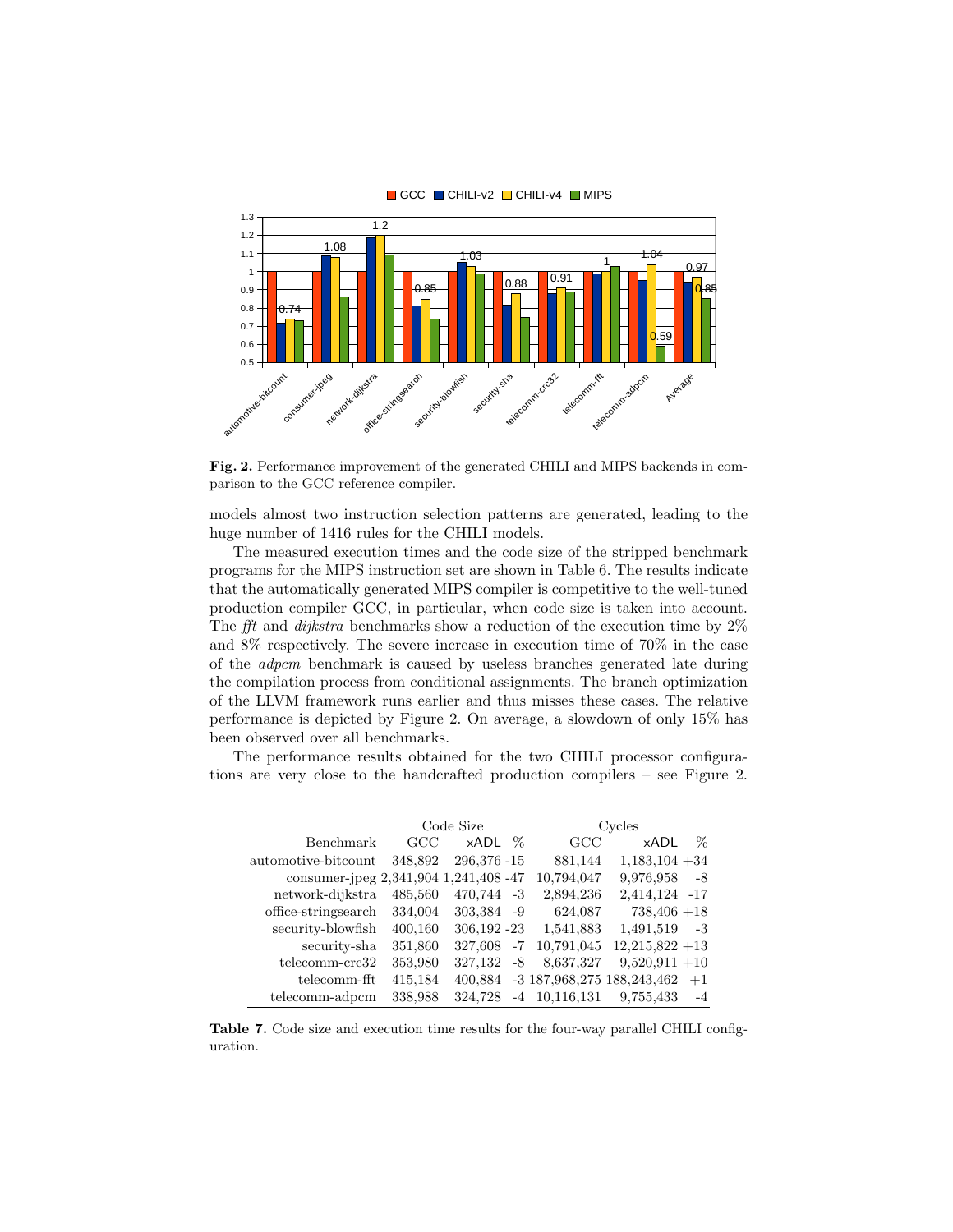

Fig. 3. Simulation speed in MHz for CHILI and MIPS with compilation enabled and disabled – note the logarithmic scale.

Several benchmarks show considerable speedups, in particular the dijkstra and the the jpeg benchmarks show an improvement of up to 20%. In contrast to the MIPS model, the generated compilers for the CHILI models do not show such severe slowdowns. The *adpcm* benchmark performs much better for the CHILI, because the conditional assignments are directly supported by the processor, useless branches are thus avoided. The four-way parallel configuration even outperforms the production compiler by 4%. The code produced by the generated compilers for the bitcount benchmark, however, performs poorly. Address calculations for memory operations accessing an array are not optimally translated and cause some extra instructions. Due to the small loops of the bit counting algorithms this has a large impact. Nevertheless, slight slowdowns of only 5% and 3% respectively have been observed over all benchmarks for both CHILI configurations. Considering the code size, these results are motivating for future work. On average the code size of the stripped executables produced by the xADL-based backends is reduced by 15%. The size of the jpeg benchmark program, for example, is reduced by 47%, for blowfish benchmark the reduction amounts to about 25%.

#### 5.3 Generated Simulators

The performance of the generated simulators was similarly evaluated using a subset of the MiBench benchmark suite. The benchmarks were compiled with optimization enabled  $(-O)$  using *GCC version 3.4.6* for MIPS, which is part of the official development kit SDE Lite 6.06, and  $GCC\ 4.2.0$  for the four-way parallel CHILI processor. All measurements were performed on a single core AMD Athlon(tm)  $64$  Processor  $3500+$  with 2200 MHz and 1 GB of RAM running a 32-Bit Linux operating system.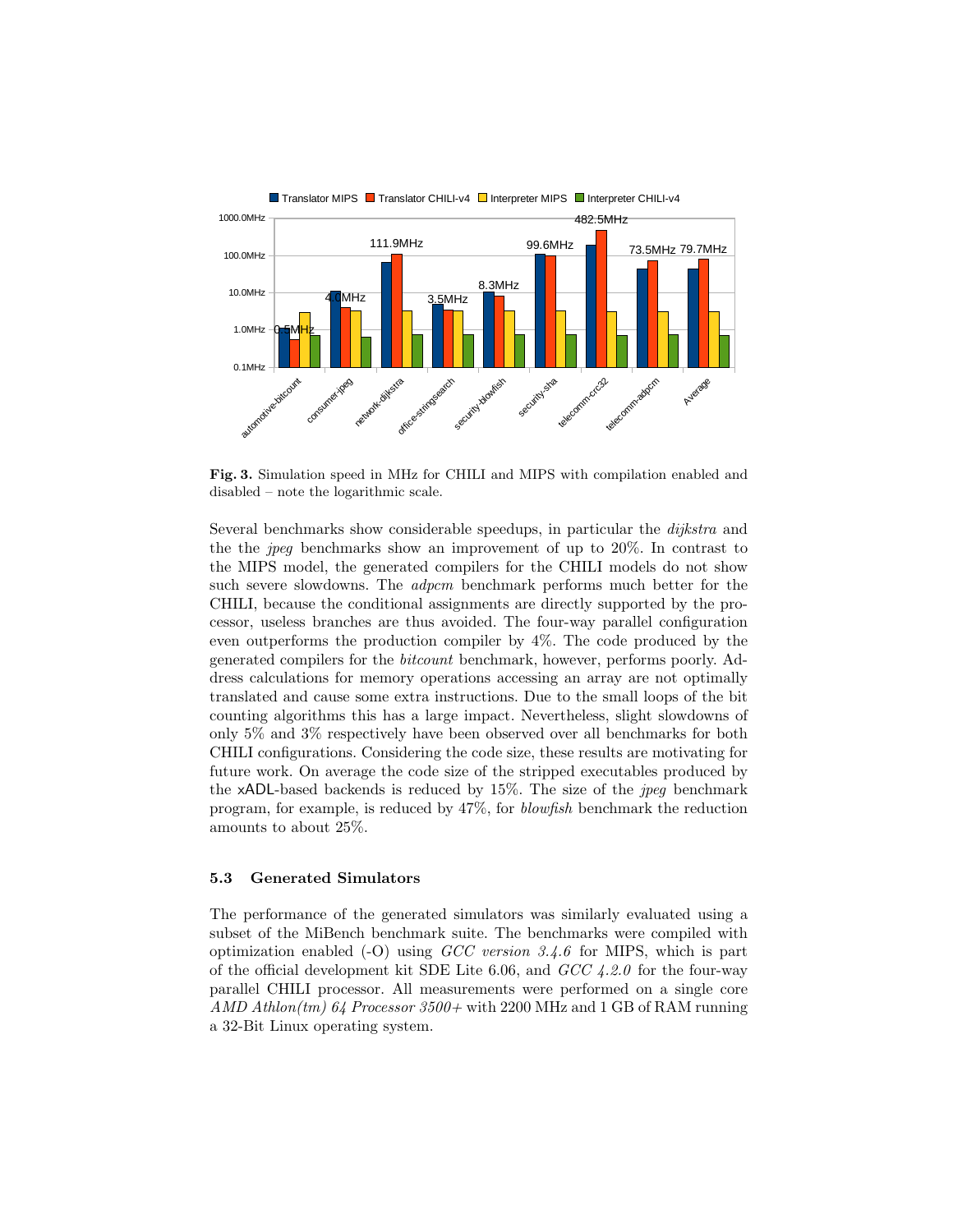

Fig. 4. Simulation speed over time for the MIPS architecture.

We compared the simulation speed of the interpreter and translator for both architectures – see Figure 3. The MIPS simulator reaches about 3.2 MHz, the CHILI simulator about 0.7 MHz. The translator is up to 500 times faster for the longer running benchmarks and reaches up to 480 MHz. On average the MIPS simulator executes at a speed of 43 MHz, the CHILI simulator even reaches 79 MHz on average. Figure 4 shows the peak simulation speed over time for three benchmarks for the MIPS architecture. With all optimizations enabled a peak simulation speed of 800 MHz can be reached for the blowfish benchmark. For the very short running bitcount benchmark the translator is slower since the compile time cannot be compensated.

Figure 5 shows the relative number of cycles simulated using interpretation or execution of JIT-compiled code in basic blocks and regions. Except for bitcount interpretation is only used to simulate a small fraction of the overall cycles, on average 11.7% for CHILI and 11% for MIPS. For crc32 the complete main loop is compiled to a single region resulting in very high simulation speed.



Fig. 5. Ratio of simulated cycles using the interpreter, JIT-compiled code in basic blocks, and compiled code in regions for the MIPS (l.) and CHILI (r.) architecture.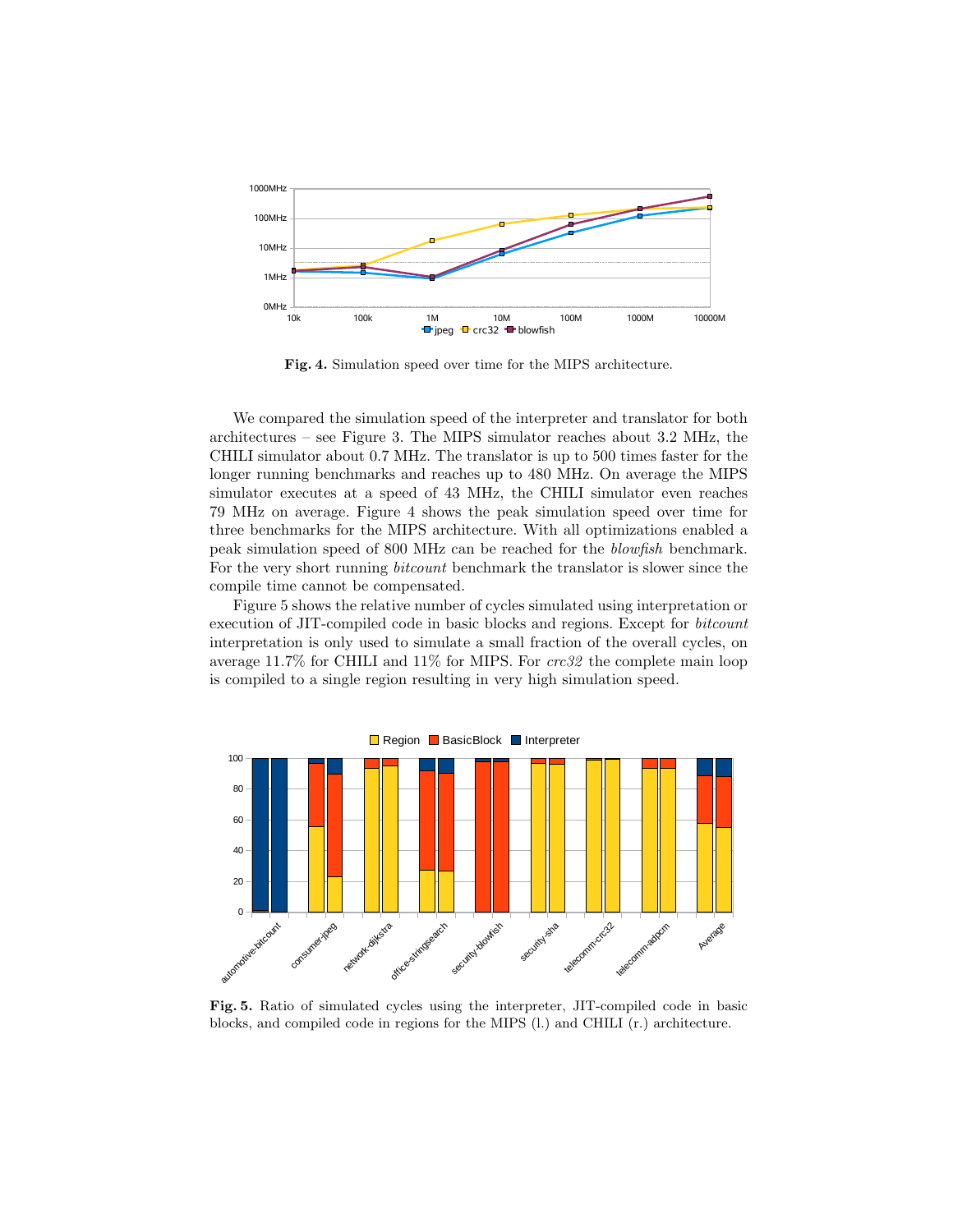### 6 Conclusion

This work highlighted the basic design principles of the novel xADL processor description language, which is based on a structural specification of the processor's hardware organization. The instruction set abstraction, even though not described explicitly, is provided by an easy to follow extraction algorithm that provides a behavioral view of the processor. Due to the used abstractions and types, xADL specifications are short and comprehensible compared to other approaches.

Experiments have shown that the structural and behavioral view provided by an xADL processor model allows the automatic generation of competitive software development tools. It is possible to derive an optimizing compiler backend, which generates fast and compact code for the modeled processor that nearly reaches the quality of hand-crafted compilers. Similarly, accurate simulation tools can be derived that use mixed interpretation and dynamic binary translation of basic blocks and regions to improve simulation speed.

#### References

- 1. Brandner, F.: Compiler Backend Generation from Structural Processor Models. PhD thesis, Institut für Computersprachen, Technische Universität Wien (2009)
- 2. Brandner, F., Ebner, D., Krall, A.: Compiler generation from structural architecture descriptions. In: CASES '07: Proceedings of the 2007 International Conference on Compilers, Architecture, and Synthesis for Embedded Systems. (2007) 13–22
- 3. Brandner, F.: Completeness of instruction selector specifications with dynamic checks. In: COCV '09: 8th International Workshop on Compiler Optimization Meets Compiler Verification. (2009)
- 4. Lattner, C., Adve, V.: LLVM: A compilation framework for lifelong program analysis & transformation. In: CGO '04: Proceedings of the International Symposium on Code Generation and Optimization. (2004) 75–86
- 5. Brandner, F.: Fast and accurate simulation using the LLVM compiler framework. In: RAPIDO '09: 1st Workshop on Rapid Simulation and Performance Evaluation: Methods and Tools. (2009)
- 6. Brandner, F.: Precise simulation of interrupts using a rollback mechanism. In: SCOPES '09: Proceedings of the 12th International Workshop on Software and Compilers for Embedded Systems. (2009) 71–80
- 7. Fauth, A., Praet, J.V., Freericks, M.: Describing instruction set processors using nML. In: EDTC '95: Proceedings of the 1995 European Conference on Design and Test. (1995) 503–507
- 8. Mishra, P., Dutt, N.: Processor Description Languages. Volume 1. Morgan Kaufmann Publishers Inc. (2008)
- 9. Van Praet, J., Lanneer, D., Geurts, W., Goossens, G.: Processor modeling and code selection for retargetable compilation. ACM Transactions on Design Automation of Electronic Systems (TODAES) 6(3) (2001) 277–307
- 10. Pees, S., Hoffmann, A., Živojnović, V., Meyr, H.: LISA machine description language for cycle-accurate models of programmable DSP architectures. In: DAC '99: Proceedings of the 36th Conference on Design Automation. (1999) 933–938